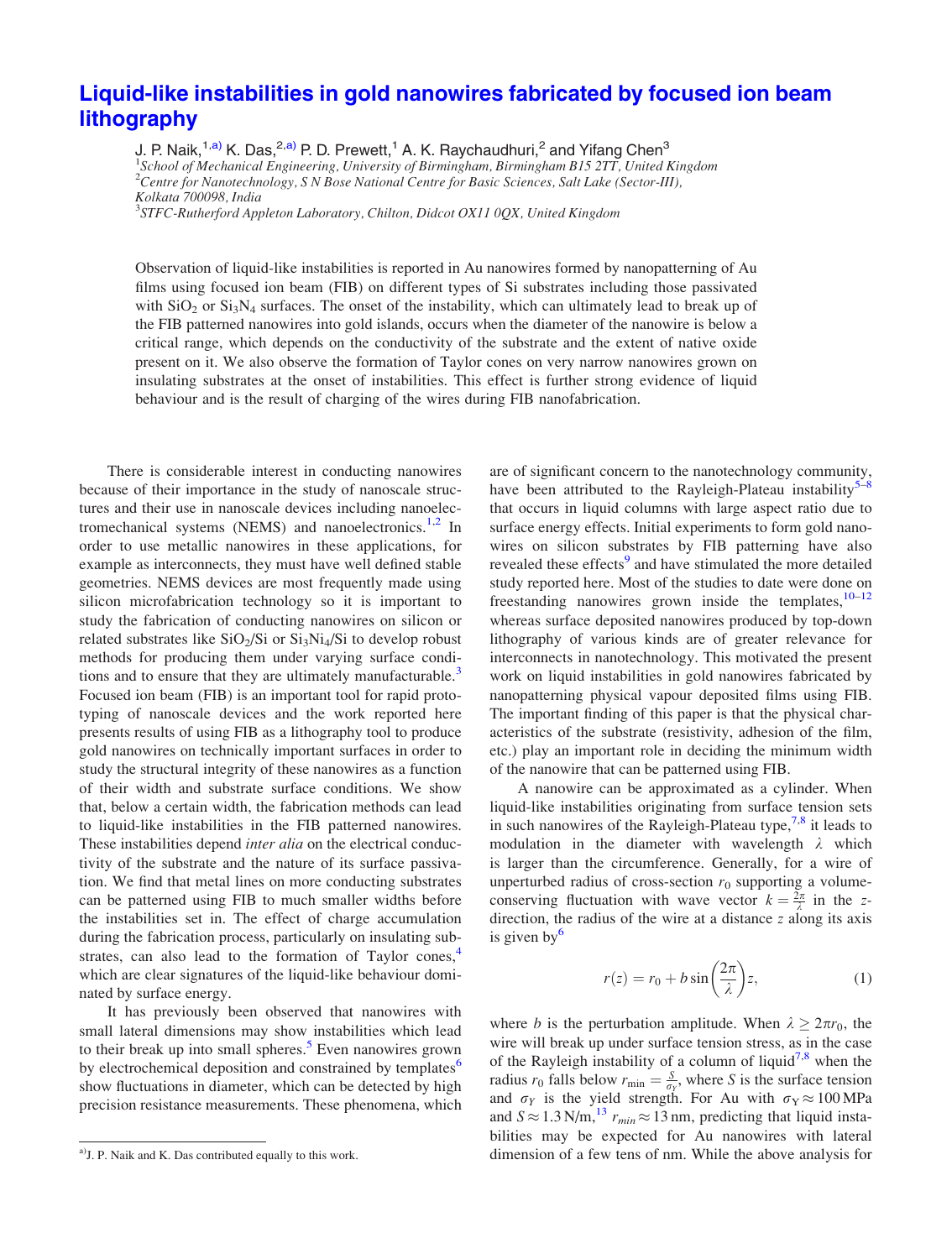<span id="page-1-0"></span>

FIG. 1. SEM image of instability in thin gold nanowire (sample A) on (a) lightly doped Si with native oxide (inset shows no instability for thicker wires of diameter  $\sim$ 100 nm). (b) Instability seen on passivated lightly doped Si.

a free-standing nanowire depends only on the material parameters, the exact value of  $r_{min}$  for the case of a nanowire on a substrate will be determined by the effective value of S on the substrate and any instability due to charging of the film during patterning together with wire-to-surface adhesion parameters. The present investigation shows that this is indeed the case for nano-patterned Au lines. In particular, factors arising from charging do play a role, as demonstrated below by varying the substrate conductivity.

50 nm thick Au films (with 4 nm thick Cr adhesion layer) were deposited in high vacuum on three different silicon substrates. The nanowires were fabricated by sputtering away the gold film from both sides using  $Ga<sup>+</sup>$  ions in an FEI Helios 600 Dual Beam system with a beam current  $\sim$ 30 pA at energy of 30 keV. The nanowires produced in this way have approximately rectangular cross-section with widths ranging from more than 200 nm down to 10 nm; their length in each case is  $2 \mu m$ . Scanning electron microscopy (SEM) of the nanowires using a field emission gun was done in situ, immediately following fabrication. To investigate the effect of charging, we carried out experiments on Si (100) with different doping levels: one with light p type doping (resistivity  $\rho \sim 5 \Omega$  cm) marked as sample A and one with heavily doped p type (resistivity  $\rho \sim 0.01 \Omega$  cm) marked as B. Both substrates A and B have native oxide of thickness  $\sim$ 4 nm. To make the substrates more resistive, we used Si (100) with  $300 \text{ nm}$  thermally grown  $SiO<sub>2</sub>$  (sample C) and one with  $200 \text{ nm } Si_3N_4$  on (100) Si (sample D). The resistivity of sample C is the largest followed by that of sample D, sample A, and sample B.

To investigate the effect of surface passivation of the substrates (which can control the wetting), experiments were conducted using Si (100) substrates treated with buffered hydrofluoric acid (HF) for both lightly and heavily doped substrates, marked as samples "passivated A" and "passivated B," respectively.

After patterning by  $Ga<sup>+</sup>$  ions, a line scan energy-dispersive x-ray (EDX) measurement was carried out across the width of each gold nanowire along the width to reveal atomic distributions. The Ga contamination was found to be localized near the outer edges of the wire, where the effects of the ion beam milling are concentrated with some limited spread into the nanowire due to the non Gaussian tails on the focused ion beam.<sup>14</sup> The EDX data are given in supplementary  $S1$ .<sup>[15](#page-3-0)</sup> Because of the FIB etch method employed, beam induced heating is confined to the edges of the nanowire and, therefore, does not play a significant role in the observed instabilities.

The patterning studies were done on nanowires with starting width  $\sim$ 300 nm. The FIB-patterned nanowire of width 100 nm on substrate A ( $\rho \sim 5 \Omega$  cm) is shown in the inset of Fig.  $1(a)$ . This is the typical view of all the nanowires grown on different substrates with width 100 nm and shows no modulation in width. However, on thinning the wire to less than 60 nm, the diameter modulation sets in, as shown in Fig. 1(a), leading to a disordered wavy structure with accumulated nearly spherical regions of diameter 100 nm, created by flow. The presence of spherical regions strongly suggests the creation of liquid-like instabilities. The narrowest wire that can be made with extreme modulation has a nominal width  $\sim$ 15 nm as shown in Fig. 1(a). The wavelength of



FIG. 2. (sample B) (a) Au nanowire  $\sim$ 40 nm wide fabricated on unpassivated highly doped Si, (b) thin straight nanowire with limited instability fabricated on passivated highly doped Si.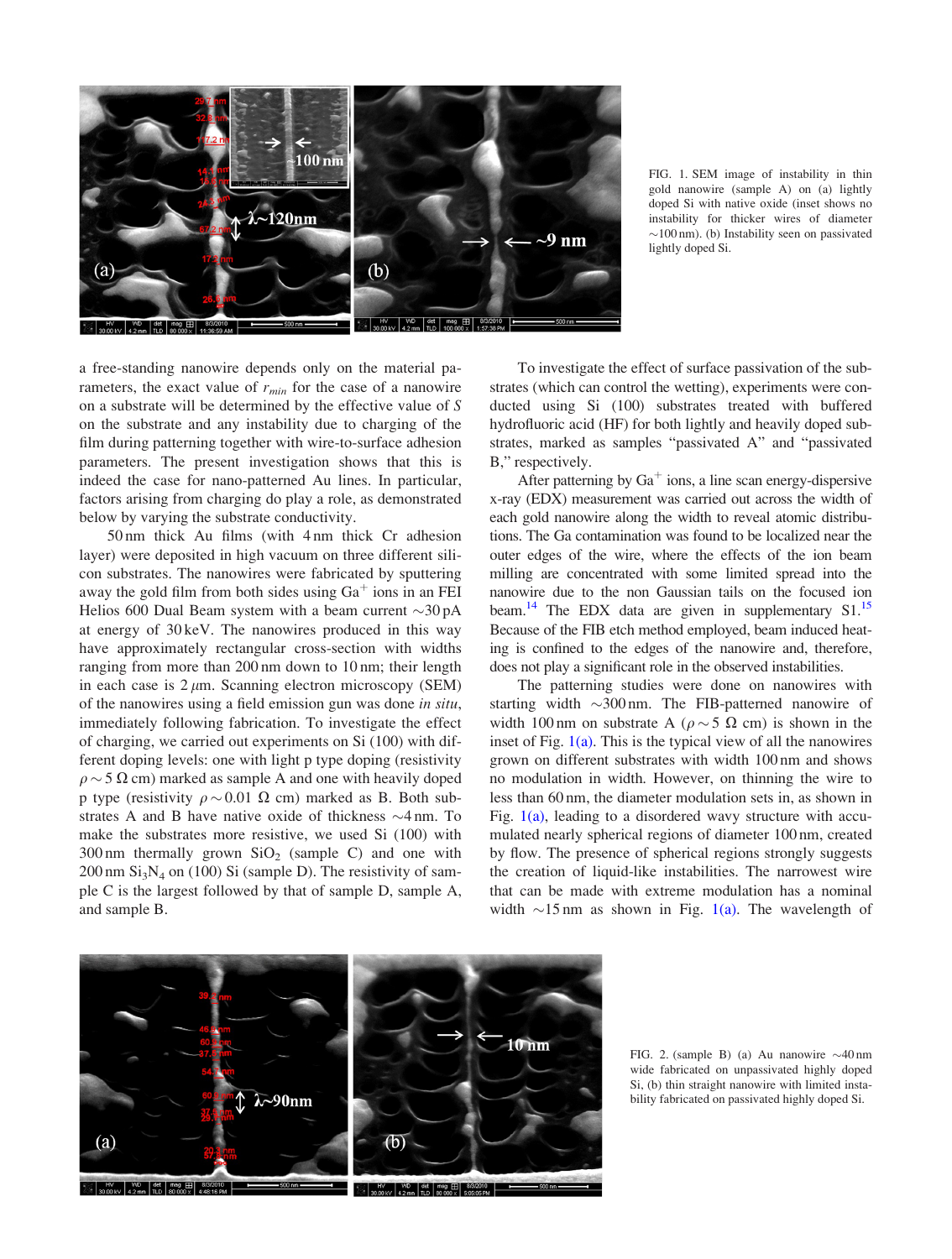

FIG. 3. SEM image of Au nanowires fabricated on (a)  $SiO<sub>2</sub>$  (300 nm)/Si (sample C) showing more pronounced liquid-like instability. (inset showing evidence of Taylor cone formation with apex jetting).

modulation  $\lambda$  is around  $\sim$ 120 nm. For passivated sample A, the observations are qualitatively the same. In this case, the wire does not fragment completely into spheres and connected nanowires are seen down to a width of  $\sim$ 9–10 nm (Fig.  $1(b)$ ) albeit with much smaller length (marked by arrow in Fig.  $1(b)$ ).

Fig. [2](#page-1-0) shows the results for a Au wire fabricated on unpassivated and passivated substrate B which has very low resistivity,  $\rho \sim 0.01 \Omega$  cm. Thinner wires can be patterned before break-up, in marked contrast to the previous lightly doped cases. Fig.  $2(a)$  shows a wire of about 50 nm diameter with a small radial variation. The wavelength of modulation is  $\lambda \sim 90$  nm. This was then further thinned down to achieve a wire of minimum width of  $\sim 8$  nm, having connected spheres of diameter  $\sim$ 30 nm in an extended "peanut" shape. The passivation of the surface leads to a relatively long ( $\sim$ 1  $\mu$ m) uniform wire of diameter  $\sim$ 10 nm as shown in Fig.  $2(b)$ . Thus, from both samples A and B, it is seen that surface passivation leads to the formation of wires with considerably smaller width.

The results demonstrate a noticeable change in the stability of the wire depending on the resistivity of the Si surface, which can be controlled by doping of the substrates, and on the presence of different native oxide layers, presumably because charging is reduced while using highly doped substrates. Removal of the native oxide from the substrate also contributes to improved stability through better adhesion due to silicon dangling bonds.

In order to investigate further the effects of substrate conductivity and charging effects on the patterned nanowire stability, the experiments were repeated for two further substrates C and D. Fig. 3 shows the results for the sample C  $(300 \text{ nm } \text{SiO}_2/\text{Si})$ . The liquid instabilities are apparent even for the wider wires in this case. In addition, for substrates with lower conductivity, the charging due to the FIB process leads to the formation of Taylor cones $4$  on the sides of the nanowire. A magnified image of the Taylor cone is shown in the inset of Fig. 3 and is strong evidence of liquid behaviour. The results for sample D (200 nm  $Si<sub>3</sub>N<sub>4</sub>/Si$  substrate) are similar to those for sample C, as seen in Fig.  $4(a)$ . The enhancement of the surface resistivity and inhibition of the charge flow lead to greater distortions in the patterns for samples C and D. In Fig.  $4(a)$ , the instability of the wire becomes more prominent, with thinning to regions in which spherical "beads" of radius 40 nm are just connected through regions of  $\sim$ 15 nm width. The wavelength derived from the SEM image is found to be  $\lambda \sim 75$  nm (as marked in Fig.  $4(a)$ , which is more than the circumference, consistent with Rayleigh's theory. $4$  Finally, the liquid-like instability causes the wire to fragment into nanoparticles of size  $\sim 100$  nm diameter spaced by  $\sim$ 100 nm shown in Fig. 4(b). The appearance of instabilities with an associated wavelength is a signature of liquid-like behaviour and this is observed in all cases studied. However, the wavelength  $\lambda$  depends on the substrate as well as on details of the surface passivation. A summary of data for the Rayleigh liquid instability extracted from the SEM pictures is given in Table [I](#page-3-0). The critical diameter for each case is also shown in the table. Here, we find the  $\lambda$ /d value to be less than the expected value of  $\sim$ 3 predicted by the Rayleigh-Plateau model of falling liquid. This is almost certainly due to the modification of the nanowire by its interface with the supporting surface where adhesion plays a major role. The critical diameter is found to be in the range of 10–20 nm, lowest for highly doped Si and maximum for  $SiO<sub>2</sub>$ , which have, respectively, the lowest and highest resistivities of the four different samples studied.



FIG. 4. (a) Nanowire on  $Si<sub>3</sub>N<sub>4</sub>$  (200 nm)/Si (sample D) at the onset of fragmentation. (b) Nanowire fragmented into spheres.